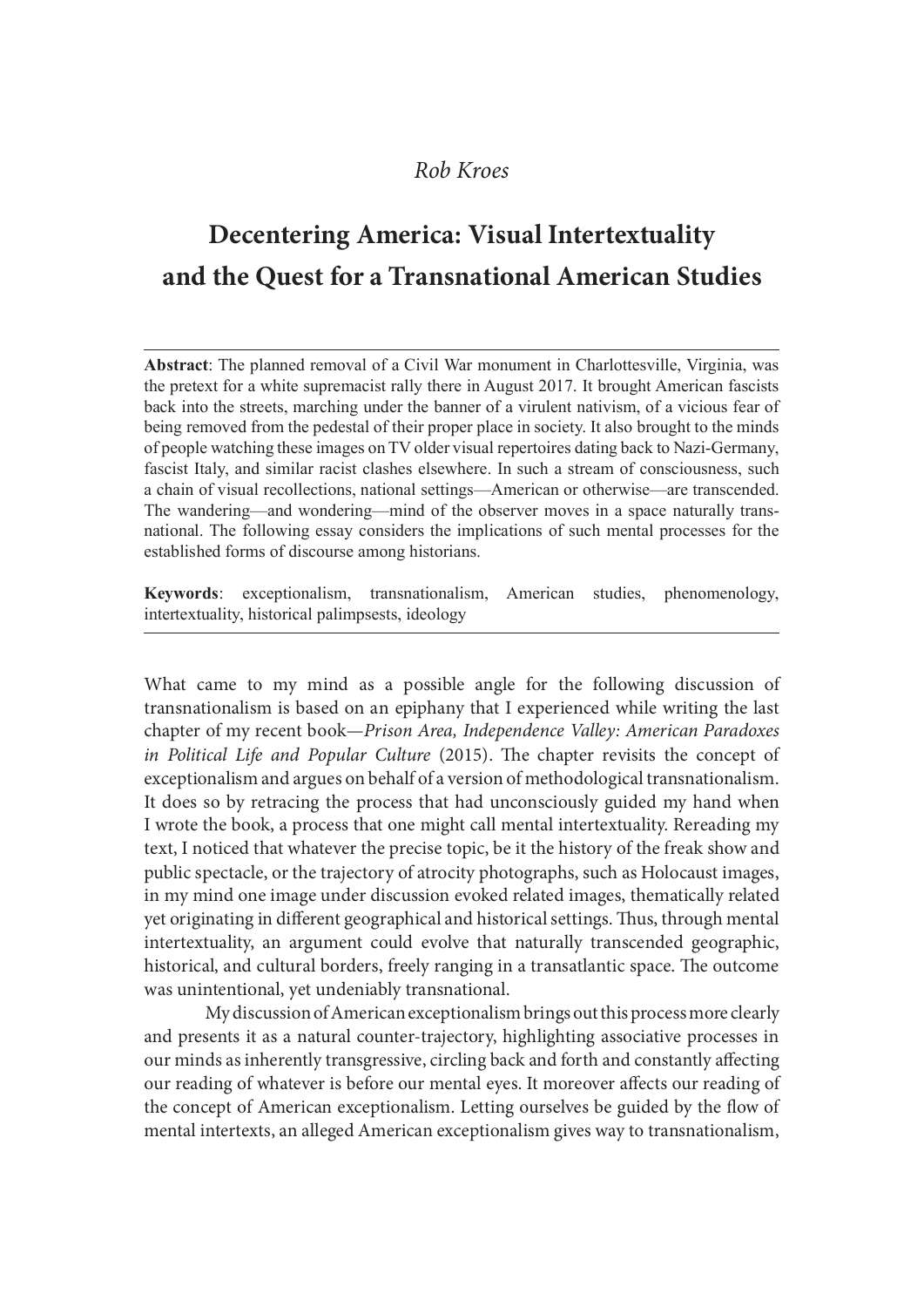in much the same way that in palimpsests surface texts and images cover what went before, yet never quite erasing what lies submerged beneath them.

The following argument will highlight selected moments illustrating my confrontation with such palimpsests, scratching away the surface to find myself literally transported from one historical setting to another, confronting historical parallels, or better: a circulation of ideas and images across the Atlantic, transcending national settings and contexts. confrontation with such palimpsests, scratching away the surface to find myself<br>literally transported from one historical setting to another, confronting historical<br>parallels, or better: a circulation of ideas and images a

\*\*\*

turned to American exceptionalism as a rallying cry in his endeavor to unite his country behind him. "America is not the world's policeman. Terrible things happen across the globe, and it is beyond our means to right every wrong," Obama said. "But when, with modest effort and risk, we can stop children from being gassed to death, and thereby make our own children safer over the long run, I believe we should act." These are words one might expect from a political pragmatist; they are far removed from the ringing global pitch of, say, Roosevelt's Four Freedoms. Yet, as if eager to take a leaf from Rooseveltian rhetoric, Obama went on to say: "That's what makes America different. That's what makes us exceptional." The concluding word must have brought a wry smile to some at least among his listeners. They must have recognized its use not as powerful rhetoric, but rather as formulaic, as a shibboleth granting safe passage to a man whose political credentials had never been fully accepted by a vengeful part of the American citizenry. The word exceptional had become the shibboleth to those in the media and the political arena who were out to de-construct and undermine the president from the moment he had entered office.

Obama may have quickly learned his lesson, paying tribute, if not lip service, to a word that was of relatively recent currency in American political discourse. The role it played, though, was similar to that of earlier passwords like Americanism and anti-Communism, as in the days of the Red Scare following World War I or in the early years of the Cold War with McCarthyism in the role of monitor and protector of the purity of the body politic. The monitoring gaze today comes once again from the political right, embodied in its lunatic fringe of the Tea Party and the Alt-Right.

Yet it would be wrong to see Obama as merely paying lip service to the word exceptionalism and all it stands for in summary of a larger American creed. Many have been the occasions, from his early presidency on, where we can see Obama revisiting the concept, not just to pay tribute and be done with it, but to consider the options it gave him to be an educator of the nation, to bring a degree of complexity to a word that too often was used as a facile trope. The way Obama used the word was very much in the vein of what Sacvan Bercovitch called the American Jeremiad, a specific form of public speech that reminds the audience of its high calling while pointing to the many ways in which it is still falling short. Listen to Obama, in 2008: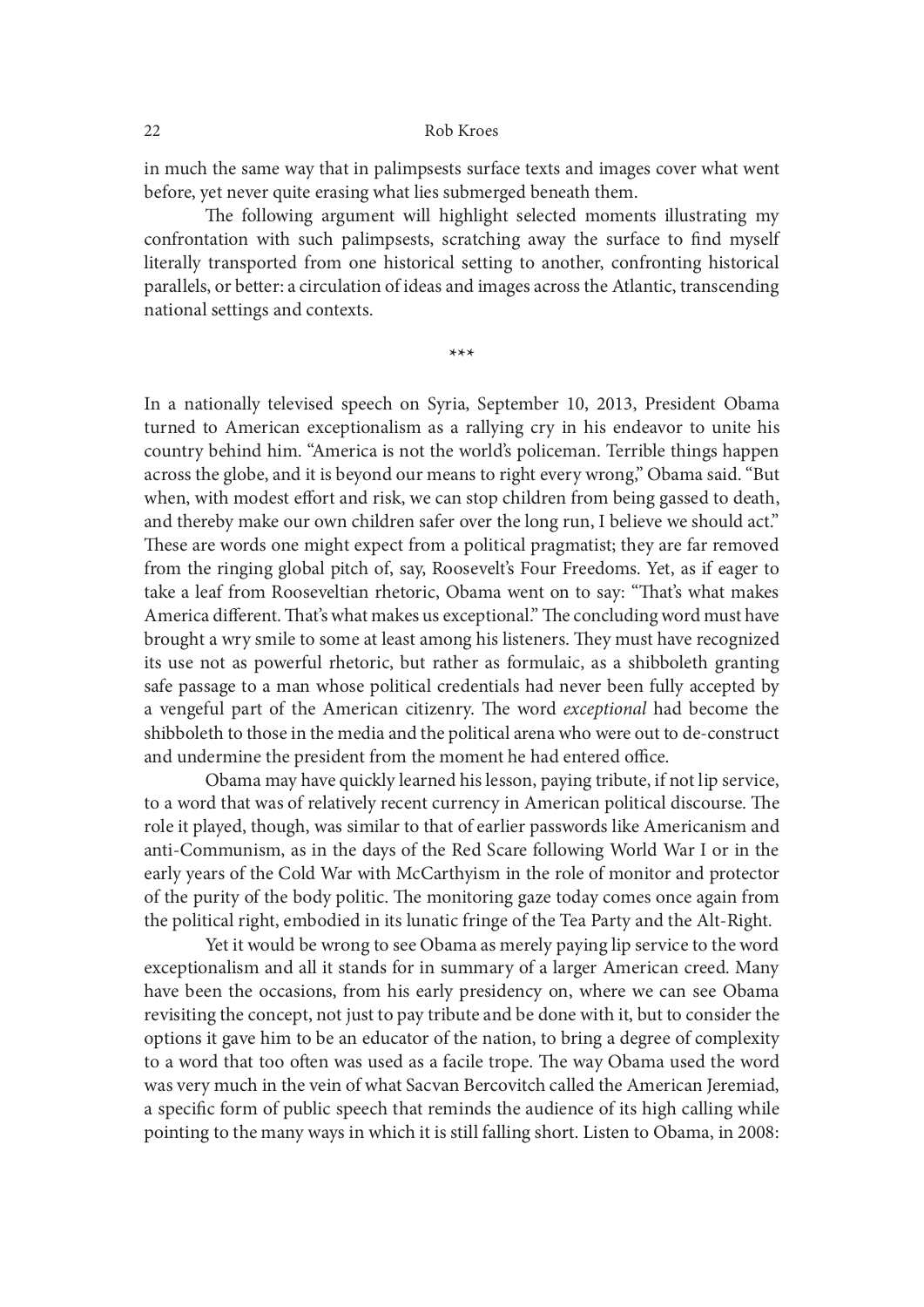We have a core set of values that are enshrined in our Constitution, in our body of law, in our democratic practices, in our belief in free speech and equality, that, though imperfect, are exceptional.

Now, the fact that I am very proud of my country and I think that we've got a whole lot to offer the world does not lessen my interest in recognizing the value and wonderful qualities of other countries, or recognizing that we're not always going to be right, or that other people Visual Intertextuality and the Quest for a Transnational American Studies<br>We have a core set of values that are enshrined in our Constitution, in<br>our body of law, in our democratic practices, in our belief in free speech<br>a parties have to compromise and that includes us.

I see no contradiction between believing that America has a continued extraordinary role in leading the world towards peace and prosperity and recognizing that leadership is incumbent, depends on, our ability to create partnerships because we can't solve these problems alone. (Obama qtd. in "The Big Lie")

In the eyes of the right, qualifying words like "though imperfect," or the call for compromise, while acknowledging that other people may have "good ideas," may already be far too subtle. But what caused them to rise in howling anger were Obama's opening words— oten the only words quoted in the right's indictment: "I believe in American exceptionalism, just as I suspect that Brits believe in British exceptionalism and the Greeks believe in Greek exceptionalism." As right-wing commentator Michael Barone thundered: "One cannot imagine Presidents Roosevelt, Truman or Kennedy, Eisenhower or Reagan, uttering such sentiments" (Barone qtd. in "The Big Lie").

Up against such odds, a man like Obama, politician *and* intellectual, must tack to political winds while keeping an eye on the compass of his convictions. He has kept valiantly trying to add a touch of realism and relativism to the idea of American exceptionalism, much as that very endeavor is an abomination in the eyes of the Tea Party watch dogs. To those with a historian's memory, however, it may even appear as if Obama was trying to add an almost European sense of the fallibility and frailty of human exploits to counter the more impetuous uses of exceptionalism in American political discourse. I for one could not help being reminded of C. Vann Woodward's reading of the historical experience of the American post-Civil War South as the only region in the United States to have experienced defeat and loss and to have developed a quasi-European sense of the tragic. Some of that sobering sense, I feel, is what Obama was struggling to convey to a larger American public.

There is a further irony here. If my reading of the gist of Obama's revisits of the concept of exceptionalism is correct, it would highlight a resemblance between his aims and current trends in the academic study of the United States. What C. Vann Woodward in his day had still to call a "counterpoint" to the prevailing mainstream reading of American history has now become a widespread inspiration in the fields of American history and American Studies. The urge began to be felt from the 1990s onwards to break out of a conceptual view of America as sui generis, as exceptional, as different in its historical experience and destiny than any other country or nation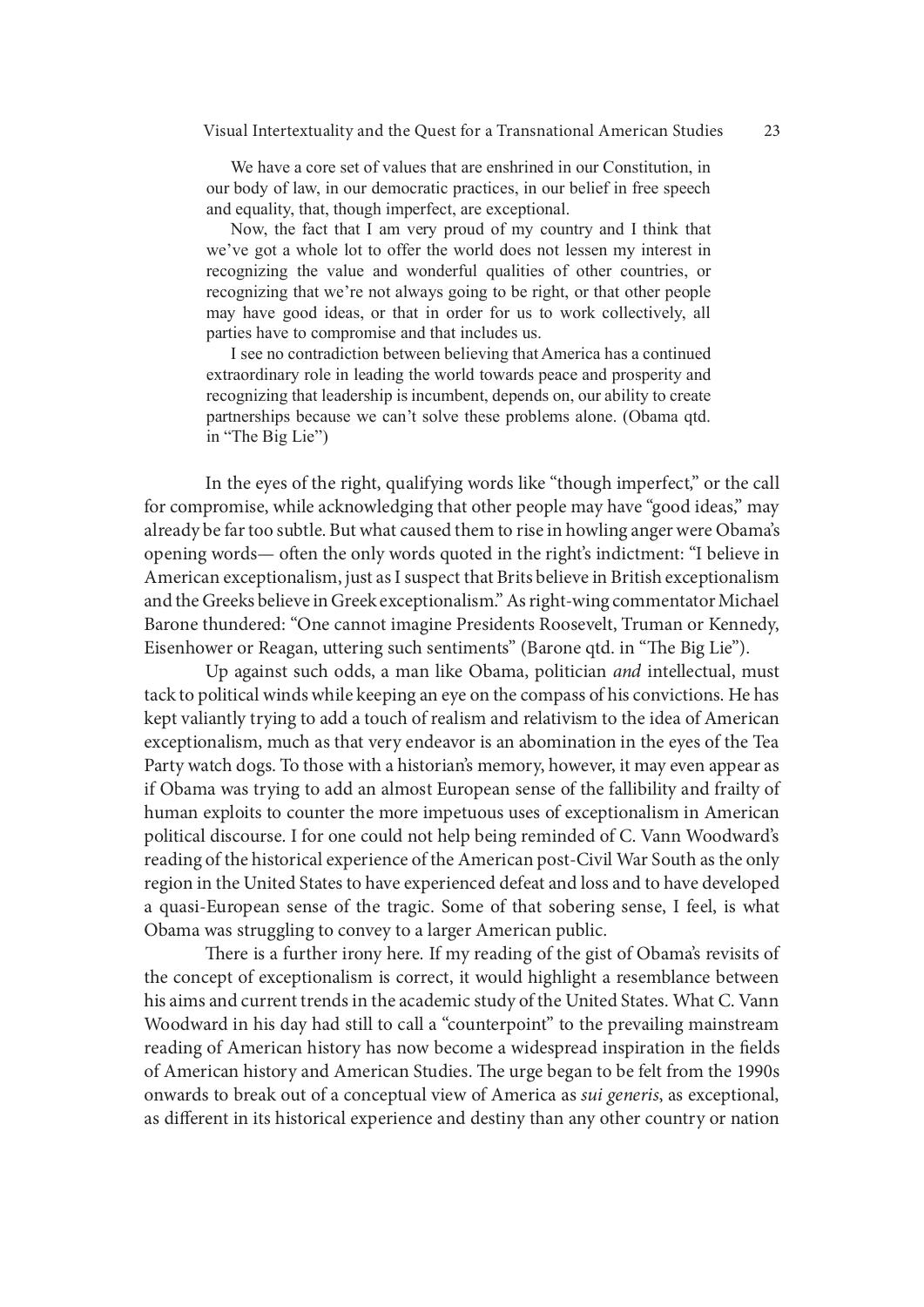in the world. Surely, the sense of American difference had been around for much longer and had in fact inspired explorations of the many ways in which America had proved different than other countries, though not exceptional. The best encyclopedic treatment is Seymour Martin Lipset's American Exceptionalism.

A comparativist, Lipset looked at areas in political and social life where America traditionally was seen as forming an exception to rules prevalent in Europe. Thus, he revisited Tocqueville's aperçus concerning the lasting effects of America's special historical genesis and development, and the German early twentieth-century historian and sociologist Werner Sombart's classic study on the question of why there is no socialism in the United States. They are all areas where America can be seen to offer counterpoints to European history while in other areas it moved in step with European history. Thus, America could be woven into a larger narrative of forces of social change and modernization as these affected nations on both sides of the Atlantic, each with its own peculiar quirks and twists. Yet exceptionalism—in its more demanding, exclusivist reading—is a different animal. It has taken more than a little pushing to shatter its hold on American historiography and on the American sense of identity.

In an in{uential essay entitled "Exceptionalism," Daniel Rodgers made the point that from the early modern era to the postcolonial present, the cultivation of sentiments of difference and superiority has been at the heart of the project of nation-state formation. Within these common terms, however, there has run a thread which, if not wholly distinct to the American complex, holds a peculiar prominence there. That is the idea of exceptionalism. Rodgers then makes the following simple, but crucial point: Exceptionalism differs from difference. Difference requires contrast; exceptionalism requires a rule. Exceptionalist claims pin one's own nation's distinctiveness to every other people's sameness—to general laws and conditions governing everything but the special case at hand. When difference is put in exceptionalist terms, the exception becomes an exemption, an exemption from the universal tendencies of history, the "normal" fate of nations, the laws of historical mechanics itself (Rodgers, "Exceptionalism").

It is implications like these, where a nation can claim to be above the general rule, if not above the law, that have inspired America's political action as much as its self-reflection. If other nations have agreed to set up an International Criminal Court, America is no party to it, refusing to abide by rules that others have subjected themselves to. Yet among American academics strong movements have occurred to do away with exceptionalism in their understanding of the driving forces behind American history. Programs aiming at "transnationalizing" or globalizing the intellectual paradigms of American history and American Studies found wide support in the main professional organizations. Daniel Rodgers published a pioneering study, entitled Atlantic Crossings, that illustrated the gains to be had from internationalizing the frame of interpretation. Atlantic Crossings is the first major account of the vibrant international networks that American reformers, Progressives and, later, New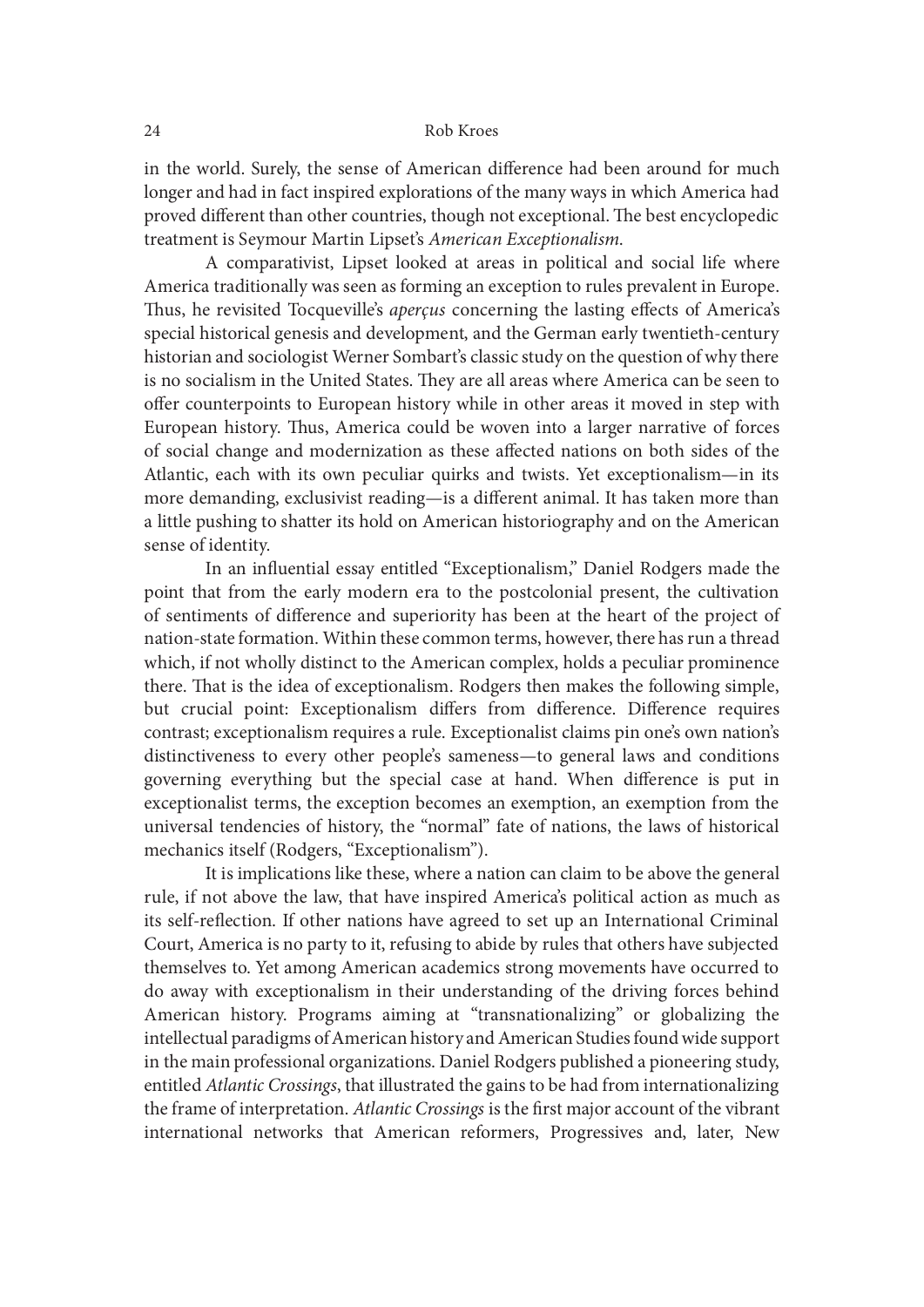Dealers constructed and of its profound impact on the United States from the 1870s through 1945, a story so often obscured by notions of American exceptionalism. At about the same time two collections of essays were published with the broad support of the Organization of American Historians (OAH), edited respectively by David Thelen and Thomas Bender. Both publishing projects broadly aimed at questioning the nation-centered focus of American history, as Thelen has it, or as Bender puts it: "To historicize the nation is to relate its dominant narrative, its national narrative, to other narratives that refer to both smaller histories and larger ones. That means understanding the historical production of the nation and locating it in a context about the same time two collections of essays wer<br>of the Organization of American Historians (O.<br>Thelen and Thomas Bender. Both publishing pro<br>the nation-centered focus of American history, as<br>"To historicize the nation is

Words like "the historical production of the nation" betray an affinity and intellectual exchange with yet another community of students of America, those active in the intellectual domain of a self-styled American Studies. Always more open than their colleagues in academic history departments to intellectual perspectives current among cultural studies scholars, more willing to use a language that emphasizes the constructionist elements of reality, of reality as imagined and collectively formed through social interactions, American Studies people had begun to move in new directions following what was commonly referred to as "the cultural turn." It was just one of the fashionable turns they had collectively taken in recent years, turns such as the linguistic turn, the visual turn, the transnational turn. It had left some wondering how many turns it takes before the wheel is reinvented. For indeed, what seemed like a paradigm shift under the banner of the cultural turn, from a larger intellectual perspective may well be seen not as a new turn, but as a return to the wisdoms of the old Chicago School in the social sciences, with its seminal insights into social reality as the product of collective construction by all participants.

Whatever the case, adherents of the New American Studies set upon the "deconstruction" of their own academic field with a vengeance. At times their efforts showed a vehemence as if the issue was a matter of exorcism, of driving out all the evil connotations of the word "America," in an act of linguistic voluntarism, as if changing the language one used would change the world. It led one outsider to scathingly speak of Anti-American Studies, in a facetious review in the New Republic of three examples of the new post-exceptionalist American Studies (Wolfe).1

It was not long, though, before sobering second thoughts came to some of the leading "New Americanists." In a piece entitled "Re-thinking 'American Studies ater U.S. Exceptionalism,'" Donald Pease acknowledged the resistance to change of large swathes of reality. "Transnational American Studies aspired to remediate the discourse of U.S. exceptionalism by transnationalizing the core values of American civil society. But global civil society has neither transcended the era of the nation-state nor entered into the utopian realm of a cosmopolitan democracy. if published to concident oncomparison and particular of the New American Studies set upon the "destruction" of their own academic field with a vengeance. At times their efforts word a vehemence as if the issue was a matte

<sup>1</sup> In his piece, Wolfe reviewed Donald Pease and Robyn Wiegman, eds., The Futures of American Studies, John Carlos Rowe, The New American Studies, and David Noble,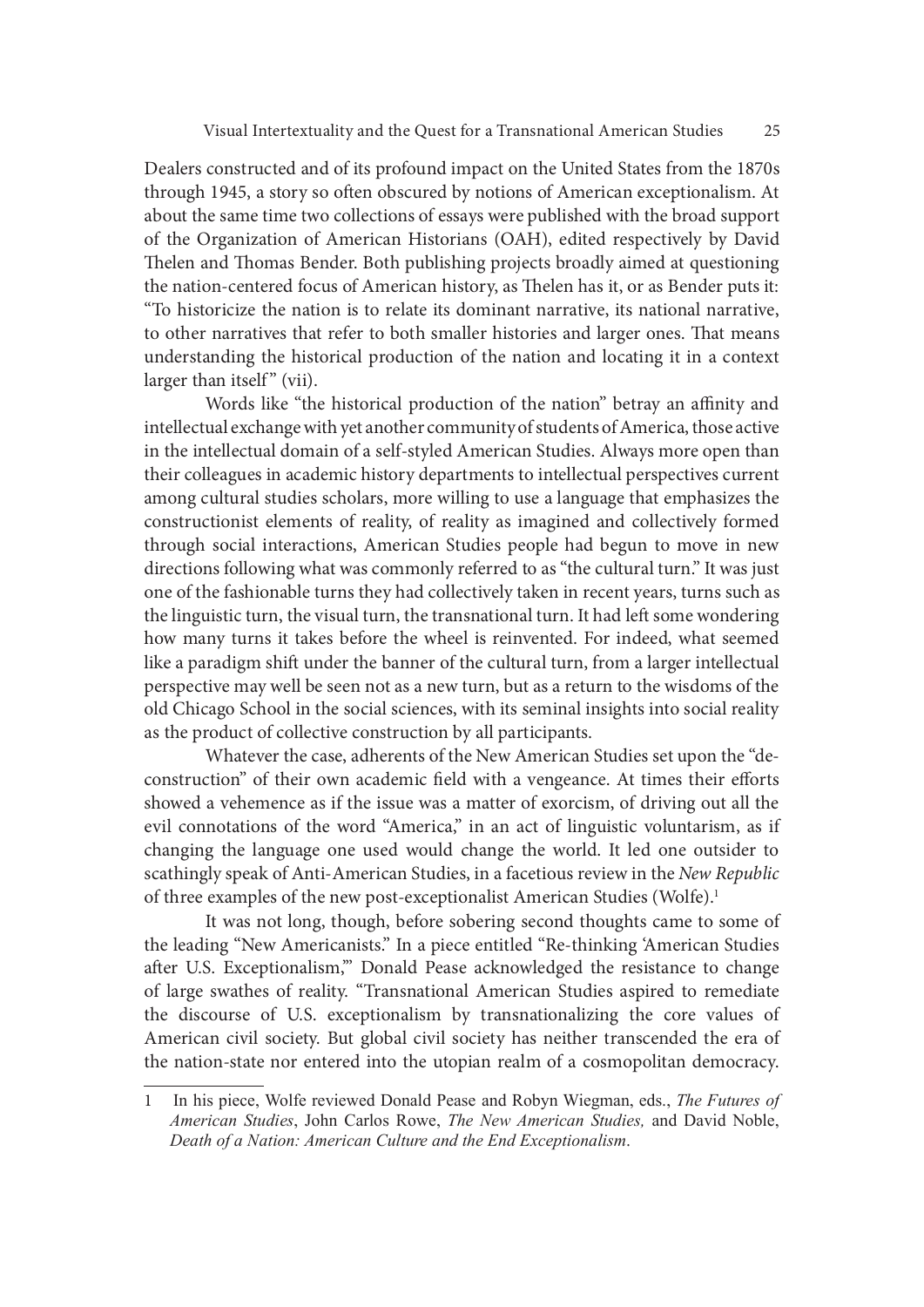Have not scholars in transnational American Studies," he asked, "overestimated the ways in which global civil society can mobilize the political energies needed to remedy the economic inequalities that globalization has engendered? Has not postexceptionalist American Studies also ignored the U.S. state's power to describe the US as a permanent state of exception?" (22). Strange things are happening in this one paragraph. Not only does it describe the changes sought by the transnational turn in American Studies as changes in language, as if these would be enough to change the world. It betrays an attitude that I choose to call linguistic voluntarism. At the same time, the paragraph describes the intrusion of what Freud would have called the reality principle, of the hard facts of economic inequality and the permanent state of military mobilization as a quasi-enduring "state of exception." There is a remarkable return here, linked undoubtedly to the atermath of 9/11 and the American display of what is known among military people as "full spectrum dominance," to age-old concepts like the state and the state's power, or for that matter the nation-state and its attendant nationalism. The permanent state of exception, in an ironic pun, is presented here as a product of the state's power, as the outcome of the state's power to manipulate reality for its citizenry, through such language as 'the war on terrorism,' or the threat of Jihadism. We mentioned linguistic voluntarism before, but if one needs proof of it happening, here it is, as used by the powers-that-be.

Clearly the work of "re-mapping the transnational"—the name of the series in which my book came out—is a work in progress, a long-term project. How do I see the place of my book in the larger project? For one thing, for much of my life as an academic active in American Studies at the University of Amsterdam, one continuing theme has been my study of the many ways in which American and European cultures have cross-pollinated and the ways in which cultural in{uences were received or resisted. Part of my interest was in issues of Americanization of European cultures or of European anti-Americanism, on either political or cultural grounds. Some chapters in my book clearly reflect that interest, while also critically revisiting it. If issues of empire and imperial sway show up in my writing there, it is clearly in response to wider intellectual concerns in the post-9/11 study of America. Issues of politics and power have forced themselves upon my mind most directly in the opening and concluding chapters of the book, on the George W. Bush administration first, on the Obama administration later. The chapters were written against the backdrop of general mood-swings, both in the U.S. and in Europe. There is one more general aspect of transnationalism, though, that I only became aware of while writing the book. In my earlier writing on American popular culture, I tried to answer questions as to what accounts for the lure and appeal of American popular culture, at home and abroad. In my latest book, though, I found that my interest had moved to the darker side of popular culture and public spectacle, even in such extreme varieties as lynchings.

I also found, more clearly than ever before, that there are forms of transnationalism inherent to the train of thought of the human mind. Addressing spectacles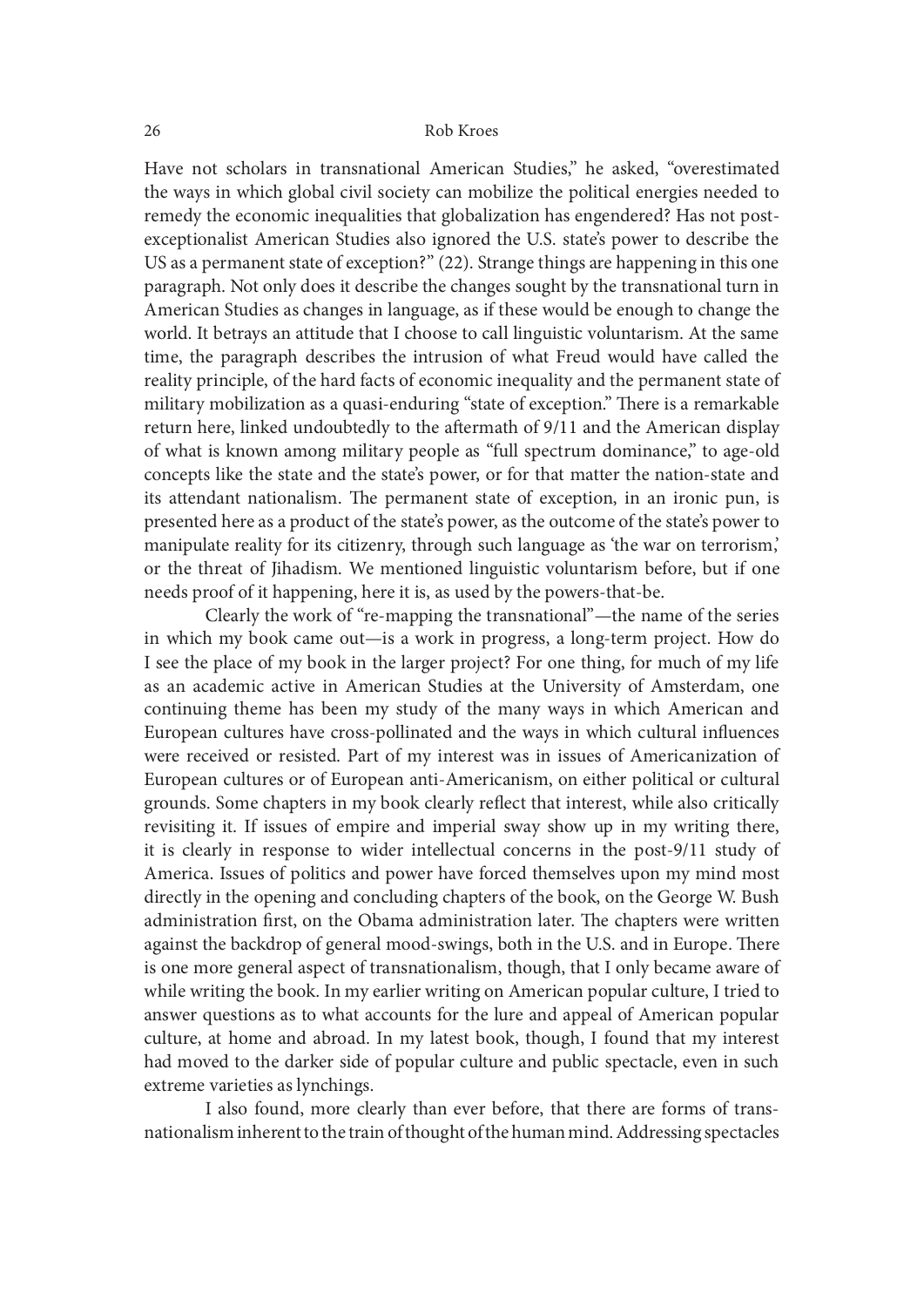and parades as forms of public entertainment, I noticed my mind wandering from circus and side-show artists parading through American small town Main Streets, to dignified Jewish citizens being forcibly paraded through German cities on the day following Kristallnacht (the night of the shattered glass) to the merriment of German onlookers, and back from there to the many photographs of public lynchings in the American South, with jolly and grimacing bystanders posing for the camera. The most notorious among this latter corpus are photographs to do with the Ku Klux Klan. Ater a long spell of quiescence, it reemerged into national prominence in the 1920s, reaching an all-time peak membership in 1924—a year, incidentally, that saw the dedication of various Confederate memorials, including the Robert E. Lee statue in Charlottesville, Virginia. It was its planned removal that served as pretext for the "Unite the Right"—also: "They will not replace us"—rally there, in August 2017. Stunningly, in our present day and age, it brought American fascists back in the streets, marching under the banner of a virulent nativism, of a vicious fear of being removed from the pedestal of their proper place in society. It also brought to the minds of people watching these images on TV older visual repertoires dating back to Nazi Germany, fascist Italy, and similar racist clashes elsewhere. In such a stream of consciousness, such a chain of visual recollections, national settings—American or otherwise—are transcended. The wandering—and wondering—mind of the observer moves in a space naturally trans-national.

I thus found, more clearly than ever before, that there are forms of transnationalism inherent to the workings of the human mind. I became increasingly aware of my own thought processes while putting its results down on paper, in other words: my thinking reflected back on itself. If there is a methodology here, it is one that may remind us of phenomenology, as introduced by German philosophers like Edmund Husserl in the late nineteenth century. Thus, in my case, writing about freaks in 1930s America—some of whom had been immigrants from Germany writing about the Lilliput town on Long Island that housed them, styled after the German medieval city of Nürnberg, brought images to my mind of Nazi Germany, its persecution of freaks, and its Nürnberg race laws. Images of the Nazi holocaust in their turn called up pictures in my mind of atrocity photographs as they had circulated in the United States ater the war.

Similarly, in a piece about anthropological shows or human zoos as they were also called, immensely popular in the late nineteenth century, my argument shited to the way that our current tastes and sensibilities now forbid us to enjoy what was popular entertainment only a century ago. The central illustration in my argument was the Buffalo Bill Wild West show (Kasson). Buffalo Bill was the supreme master in almost instantly translating recent American frontier history into spectacular entertainment. Mark Twain, connoisseur of contemporary American idioms, praised Buffalo Bill, telling him on the eve of Buffalo Bill's first European tour to England that he could show Europeans something that was authentically American. Twain chose to ignore that Buffalo Bill's Wild West show presented a sanitized version of the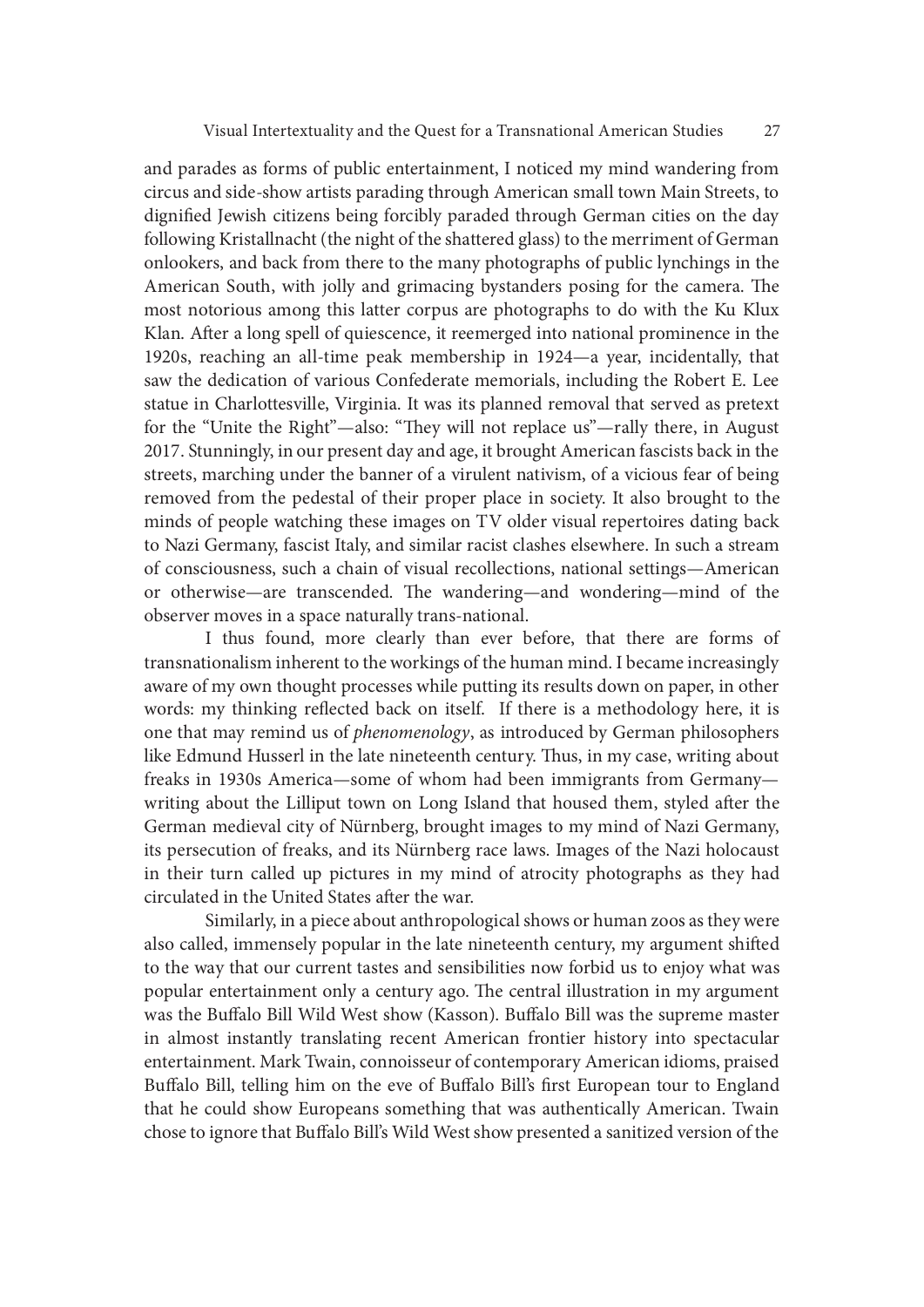American West, leaving out any reference to recent tragedies suffered by American Indians. This is the more remarkable coming from a man who was a leading voice in the international campaign protesting atrocities perpetrated in the Belgian Congo. There he could see through the self-serving lies of Belgian colonialism. Twain would have none of it; instead he wrote a biting indictment which he called "King Leopold's soliloquy." It showed real images of the atrocities inflicted on the native population, maimed and mutilated in the Belgian policy of colonial extortion. Again, putting such images alongside photographs, widely circulating, of native American suffering showing Indians killed in the 1891 Wounded Knee massacre, among them Lakota Chief Big Foot, left on the battle field, frozen stiff in contorted poses<sup>2</sup>—leaves one wondering how a man like Twain could have managed to live with both versions of reality at the same time: praising Buffalo Bill's entertainment version, while closing his eyes to a history of atrocity and suffering that he so clearly saw and denounced in the Belgian case. To him there were no continuous visual associations connecting the two settings. To our modern post-colonial mind, it may be easier to move between repertoires of visual representation.

It is not only a matter, though—and I wish to emphasize this—of a process of visual associations forcing itself upon our minds. Following the same logic, the train of associations can also be linguistic, where an argument applying to one historical situation calls forth similar arguments applying to different situations. Thus, following my exploration of associated images of the American South and 1930s' Nazi Germany, a book came to my mind—which I had read as a student and had been deeply impressed by—written by Kurt Baschwitz, a German Jew who had fled from Nazi Germany to the Netherlands. From his new refuge, he became aware of the historical parallels between mob behavior in Germany and the American South and the logic behind it. In what would become a classic study in mass psychology, published in exile in Amsterdam, the author saw his analysis of processes of mob behavior confirmed in both settings, in an amazing act of creating intellectual distance to current events even as they had such immediate dramatic relevance to his own life.

What I am trying to convey is that the transnationalism that one can see happening here, is almost like a chimera, with one image shimmering through another one, as if in a palimpsest. History does form palimpsests, covering one layer of images with later ones, as if on the wall of an old house with one painted advertisement not quite covering a preceding one. It is an uncanny experience when, by looking intently at one image, another one shows up in one's mind, shimmering through, taking you from one locale and time to another. It is also an exhilarating experience, a sense of being literally transported in an exercise of transnationalism.

<sup>2</sup> The clash of visual memories is particularly poignant here. The picture of chief Big Foot's dead body in the snow has become iconic of the fate of American Indians as a "vanishing race." It vies for pride of place in public memory with the image of his half-brother, chief Sitting Bull, briefly a star attraction of Buffalo Bill's Wild West show, photographed in full regalia, side by side with William "Buffalo Bill" Cody.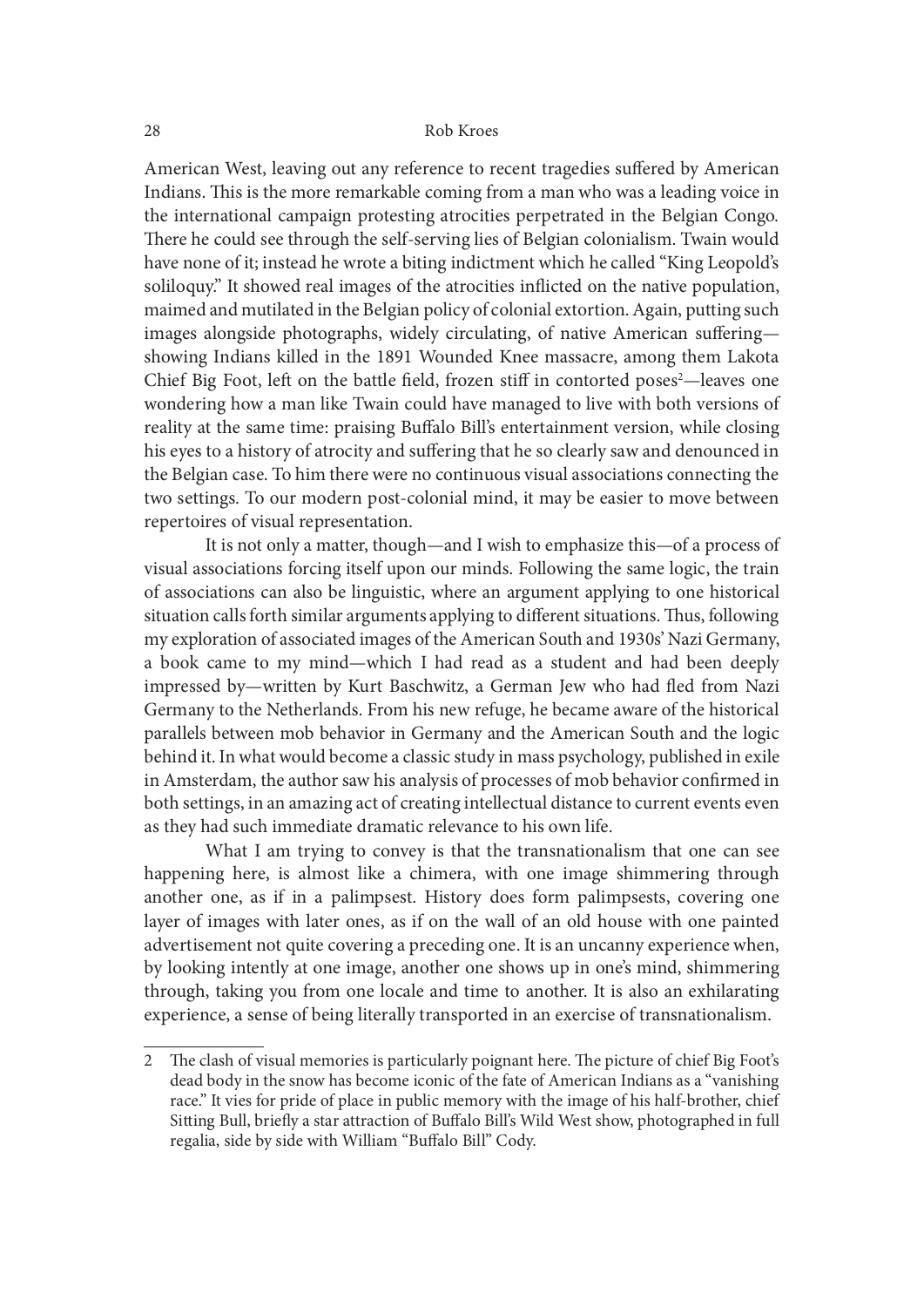### Transnationalism as an Antidote to Exceptionalism?

Transnationalism, as here conceived, is a mental process as well as an intellectual exercise that we may use to resist the attractive force of exceptionalism. To give it that thrust, we need to take it away from its private, almost aesthetic, qualities. We can indeed enjoy these, intrigued by the flow of images as it runs before our inner eyes, following its own associative logic. But more is needed to turn it from a mere solipsistic act, not unlike the pleasure offered by the virtual worlds of a 3-D helmet, into an intellectual perspective. A measure of analytic control is needed to guide the associative flow and make it serve the point and purpose of an argument.

If the point is to confront transnationalism and exceptionalism, one obvious first step would be to zoom out from any specific instance of exceptionalism and to see it as just one case among many others. This is precisely what Obama did, conceiving of American exceptionalism as a specific case within the larger category—the larger genus—of national exceptionalisms. Hovering above the fray, in the manner of the true transnational mind, he showed American exceptionalism its place. The vehemence of the reaction to this perspective affirmed the rival reading of American exceptionalism as purely sui generis, as being one of a kind. This is what Daniel Rodgers made clear in his revisit of the concept of exceptionalism. In this extreme version, American exceptionalism comes to stand in logical opposition to transnationalism. In that version too, it turns from an analytic perspective into a national ideology, no longer open to disinterested discussion and intellectual debate. It becomes a password in the heated national debate setting insiders apart from outsiders. As such it is only the latest stage in a national pastime as old as the American nation, at whatever stage of its historical formation.

Transnationalism, then, appears as an unlikely contender for national selfreflection in the United States at its present stage. It is too relativistic, too ironic, to sustain and reflect the current national mood. For the time being it may well have to pull back inside the walls of academia. It may be a while before the United States finds a president as open-minded, as cosmopolitan, as the one who served two full terms in the White House, from 2008 to 2016.

## Works Cited

Bercovitch, Sacvan. The American Jeremiad. Madison: University of Wisconsin Press, 1978. Print.

- Baschwitz, Kurt. Du und die Masse: Studien zu einder exakten Massenpsychologie. Amsterdam: Feikema, Carelsen en Co., 1938. Print.
- Bender, Thomas, ed., Rethinking American History in a Global Age. Berkeley and Los Angeles: University of California Press, 2002. Print.
- Kasson, Joy S. Buffalo Bill's Wild West: Celebrity, Memory, and Popular History. New York: Hill and Wang, 2000. Print.